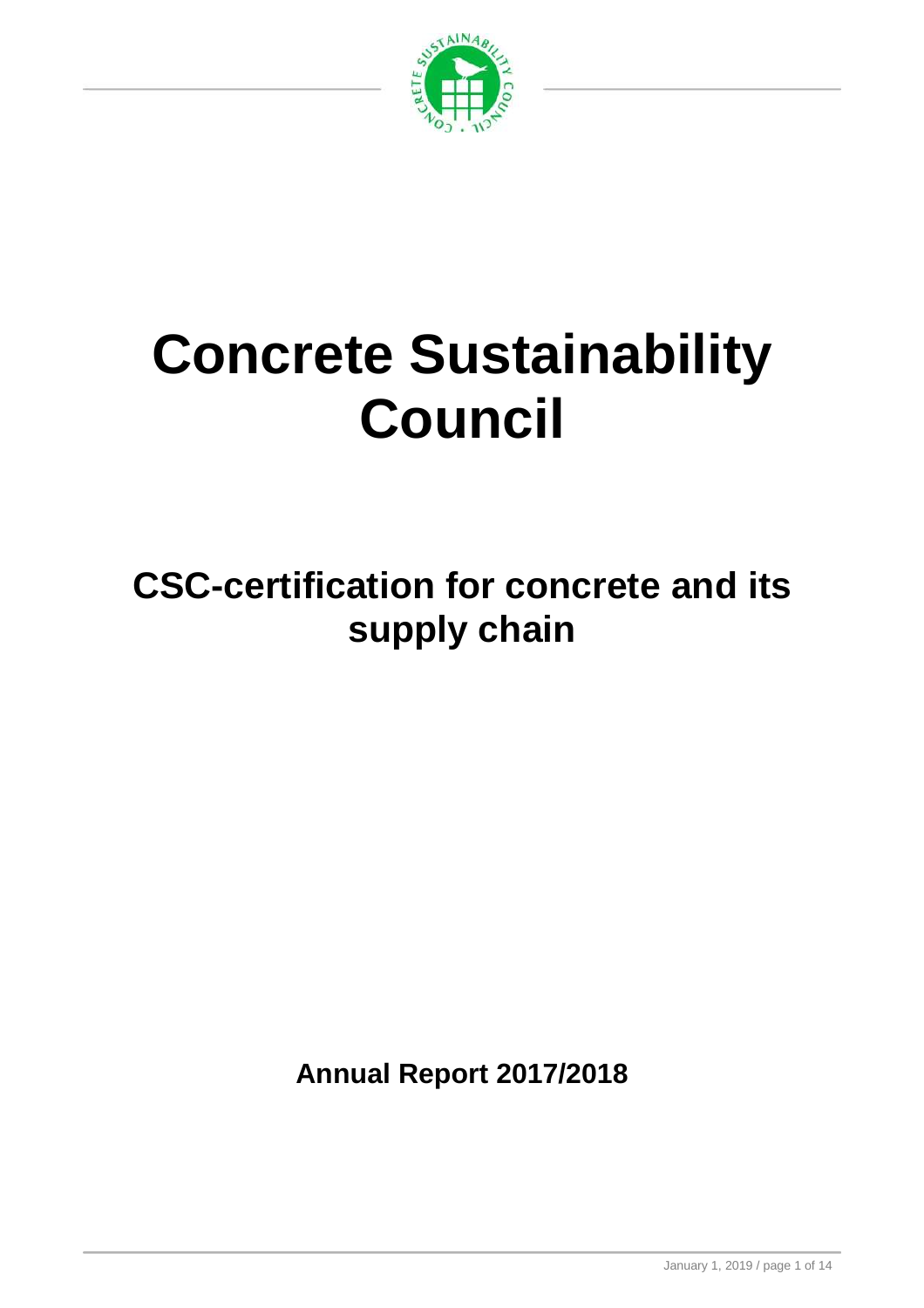

## **Content**

| 1 Introduction                                | 3  |
|-----------------------------------------------|----|
| 2 CSC certification                           | 4  |
| 3 Credibility of the CSC certification system | 5  |
| 4 CSC in numbers                              | 7  |
| 5 Achievement in the credits                  | 8  |
| <b>6 Innovation credit</b>                    | 11 |
| <b>7 Continuous improvement</b>               | 12 |
| 8 Our way forward                             | 12 |
| <b>9 Abbreviations</b>                        | 14 |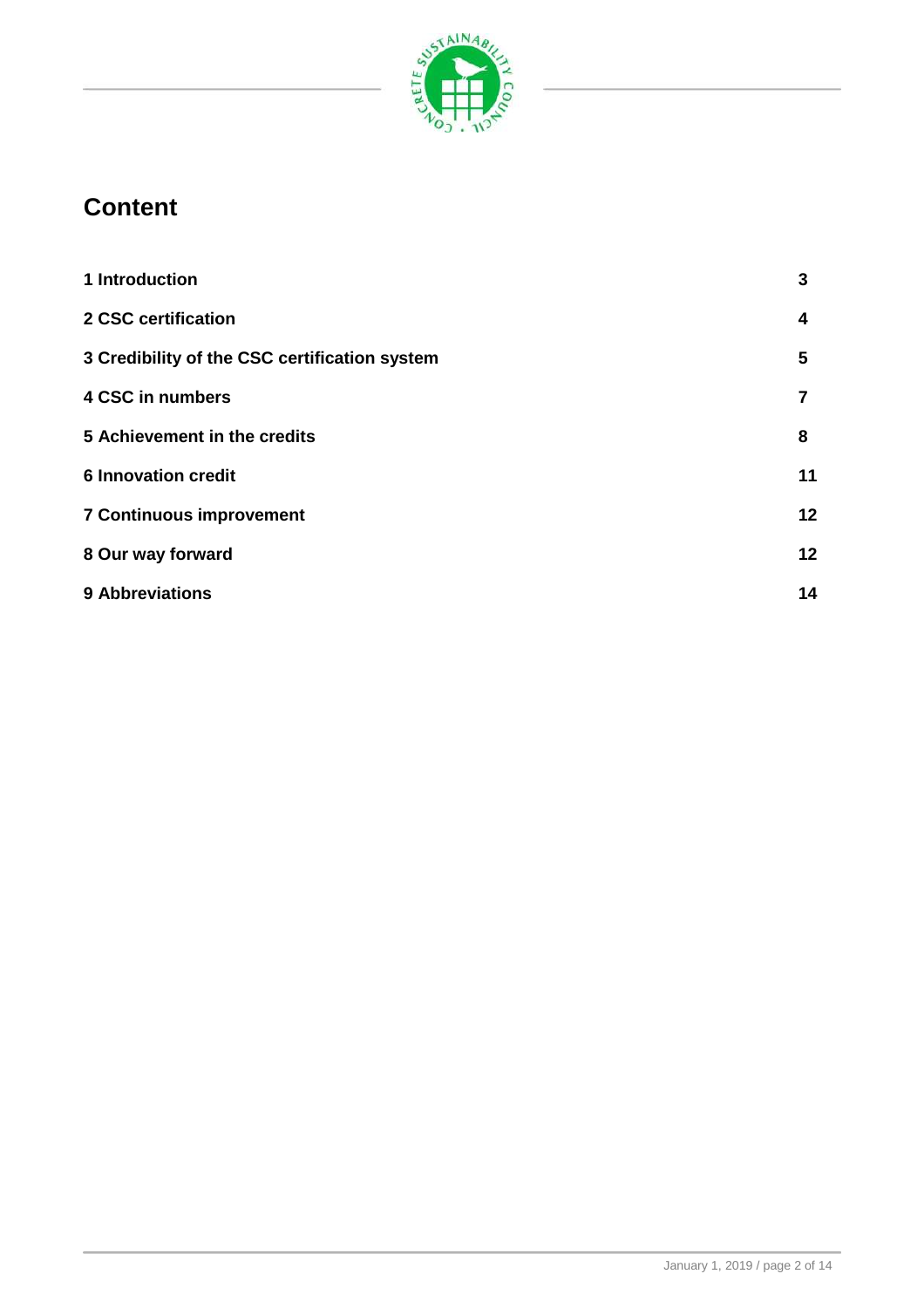



Christian Artelt **Michael Scharpf** 



Chair of the Concrete Sustainability Council Vice-Chair of the Concrete Sustainability Council

## **1 Introduction**

Dear Stakeholders,

For the Concrete Sustainability Council (CSC), the years 2017/2018 were very special. Pursuing its mission to demonstrate the values of concrete in sustainable construction, the CSC launched its certification system for responsibly sourced concrete in January 2017. The system intends to

- improve the sector's sustainability performance by providing benchmarks and incentives for continuously improving management, environmental and social performance along the full value chain of concrete production;
- make the sector more transparent by providing a common global framework that allows stakeholders of all kinds, i.e. neighbors, Civil Society Organizations (CSOs), public authorities, financing institutions and others to understand the sustainability performance of a plant;
- demonstrate leadership by documenting the high level of sustainability the sector has already achieved and by showcasing pioneering new practices;
- add value for certifying companies by achieving recognition in green building and green infrastructure rating systems;
- build a strong sector brand by working towards a widely recognized trademark that is universally known for its credibility.

The CSC certification system is applicable worldwide with the substantial support of Regional System Operators (RSOs) in specific countries.

The results of the first certifications performed in 2017/2018 were monitored and evaluated, and are shared in this report. Insights gained through the evaluation process will be used for future improvements of the CSC certification system.

As the operator of the first certification system for responsibly sourced concrete of global relevance, the CSC is proud to be a partner for the concrete industry in making the sector's future even more sustainable.

Yours sincerely,

Chorian Artur

Christian Artelt **Michael Scharpf** 

char

Chair of the Concrete Sustainability Council Vice-Chair of the Concrete Sustainability Council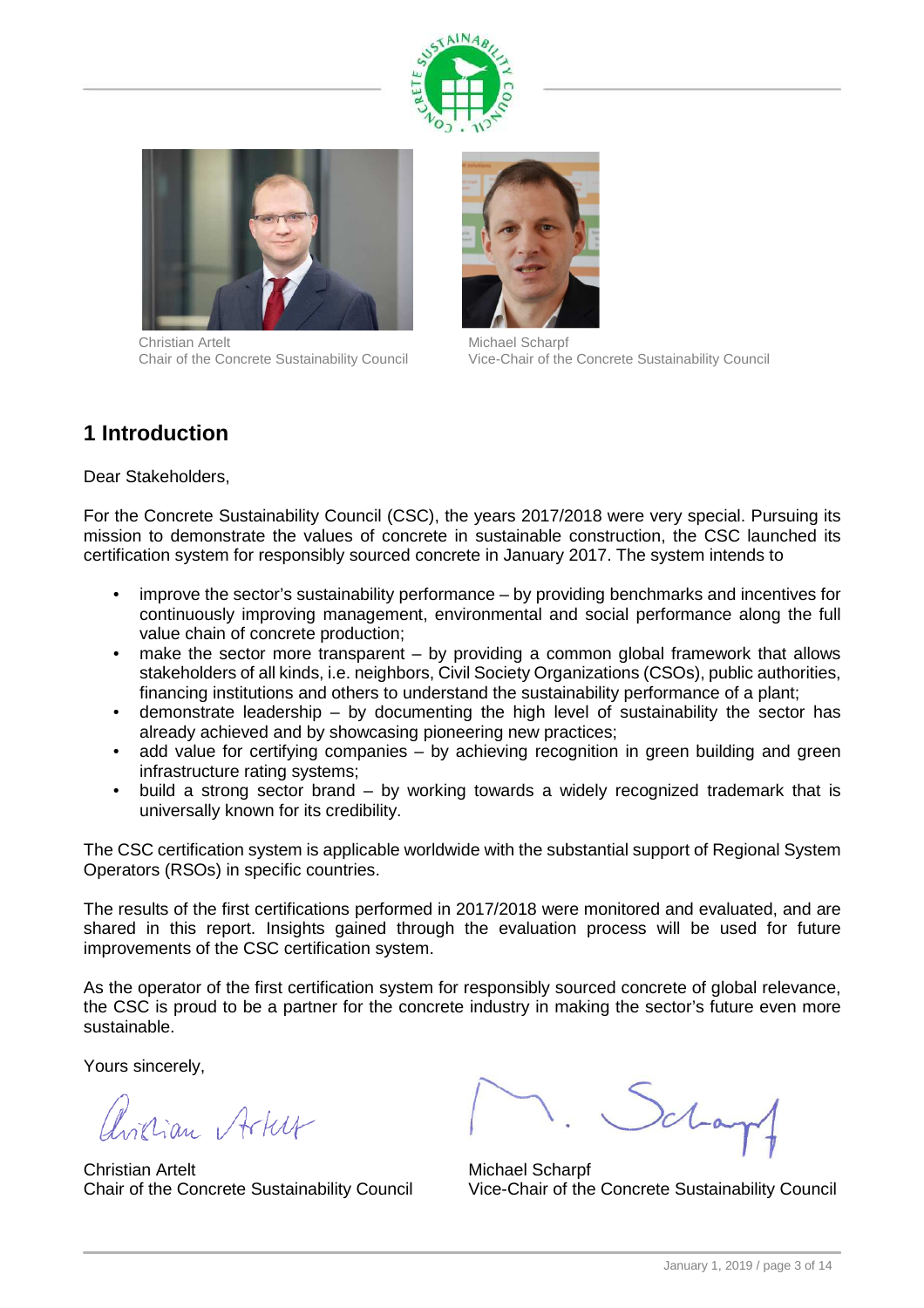

## **2 CSC certification**

## **2.1 Scope of certification**

The CSC system targets certification of production plants. Certification applies to all products manufactured and supplied by the respective plant.

Ready-mix concrete plants and precast concrete plants can obtain a "CSC certificate".

Cement and aggregate suppliers can obtain a "CSC supplier certificate". Geared towards the comprehensive coverage of the supply chain, CSC supplier certificates are fully recognized in the CSC concrete certification.

## **2.2 Scoring & certification levels**

The CSC certification system pursues the concept of continuous improvement. The system currently offers three levels of certificates (Bronze, Silver and Gold) for concrete producers and two levels of certificates (Bronze and Silver) for cement and aggregate producers, to stimulate improvement.

For certifying concrete plants, the certification level obtained is the result of a scoring system, taking into account the individual scores from the concrete plant, and the weighted average from its certified cement and aggregates suppliers.



Fig. 2.1: CSC scoring principles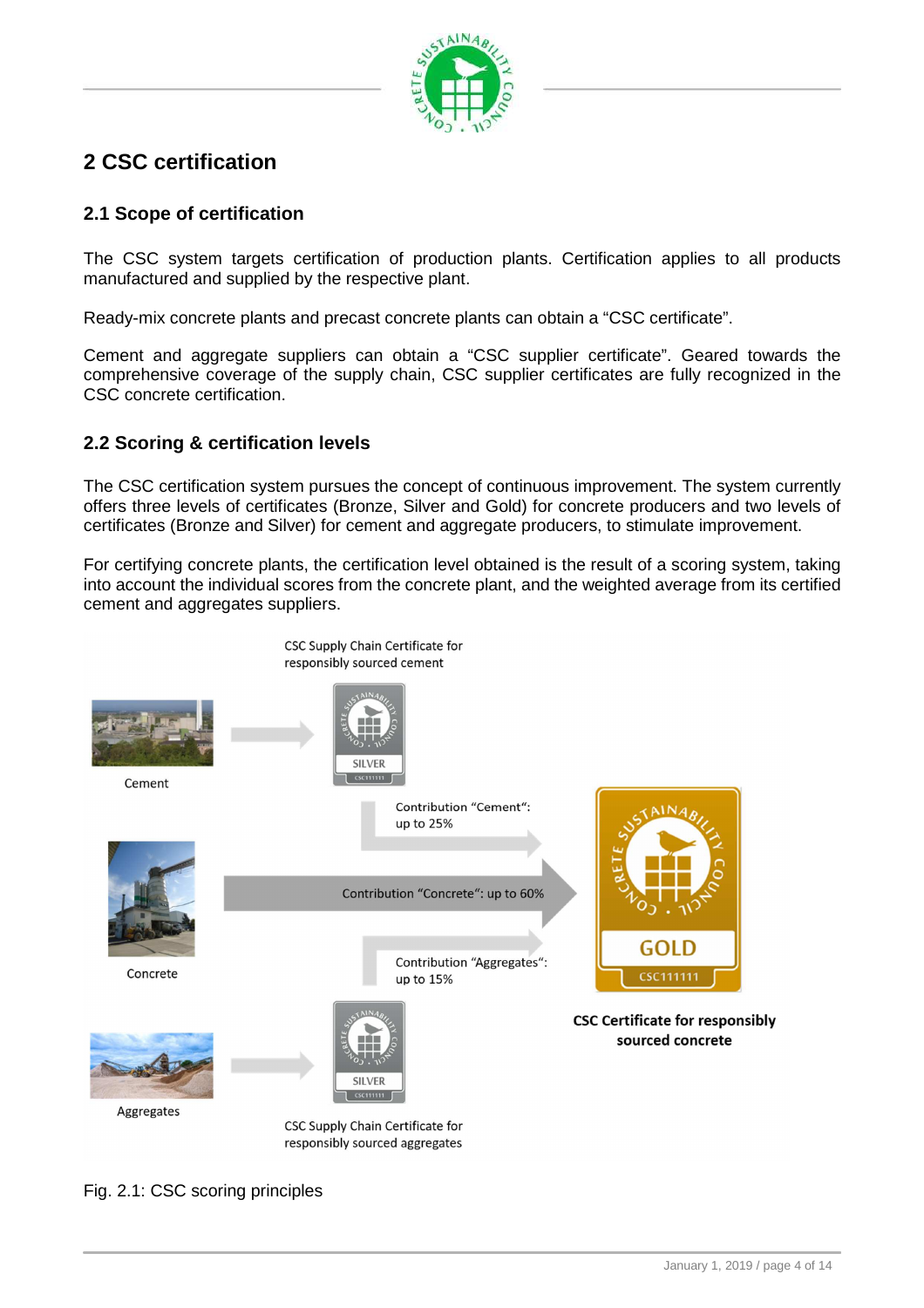

## **2.3 Content of CSC certification**

Each plant undergoing CSC certification must fulfill a certain number of prerequisites to obtain a CSC certificate. Provided the prerequisites are met, it can score points in the following categories:

- Management;
- Environment;
- Social:
- Economic:
- Supply chain.

An overview of the applicable credits is shown in the figure below:

| <b>Prerequisites</b><br>P1 Legal compliance<br>P2 Human rights<br>P3 Indiginous people's rights<br>P4 Environmental and social impact assessment<br>P5 Traceability of materials<br><b>Management</b><br>M1 Sustainable Purchasing Plan<br>M2 Environmental Management<br>M3 Quality Management | <b>Environmental</b><br>E1 Environmental Product Information<br>E <sub>2</sub> Land Use<br>E3 Energy & Climate<br>E4 Air Quality<br>E5 Water Use<br>E6 Biodiversity<br>E7 Secondary Materials<br>E8 Transport<br>E9 Secondary Fuels |  |
|-------------------------------------------------------------------------------------------------------------------------------------------------------------------------------------------------------------------------------------------------------------------------------------------------|-------------------------------------------------------------------------------------------------------------------------------------------------------------------------------------------------------------------------------------|--|
| M4 Health & Safety Management<br>M5 Chain of Custody<br>M6 Benchmark                                                                                                                                                                                                                            | <b>Economical</b><br>P1 Local Economy<br><b>P2 Ethical Business</b>                                                                                                                                                                 |  |
| <b>Social</b><br>S1 Product Information                                                                                                                                                                                                                                                         | P <sub>3</sub> Innovation<br>P4 Feedback Procedure                                                                                                                                                                                  |  |
| S2 Local Community<br>S3 Health & Safety<br>S4 Labor practices                                                                                                                                                                                                                                  | <b>Supply Chain</b><br>C1 Cement<br>A1 Aggregates                                                                                                                                                                                   |  |

Fig. 2.2: Content of CSC certification

## **3 Credibility of the CSC certification system**

The ultimate aim of the CSC is to achieve a positive impact in the social, environmental and economic practices of concrete, cement and aggregate producers. This is why the CSC certification system is based on the 10 ISEAL credibility principles:

#### 1. Sustainability

The CSC certification system aims to achieve a number of clearly identified sustainability objectives, namely:

- Improving the sustainable use of concrete by promoting responsible practices throughout the value chain and incentivizing continuous improvement;
- Ensuring transparency in the concrete sector by making sustainable practices more visible and enable organizations to demonstrate leadership;
- Raising the public awareness regarding the sustainability of the concrete sector and its products;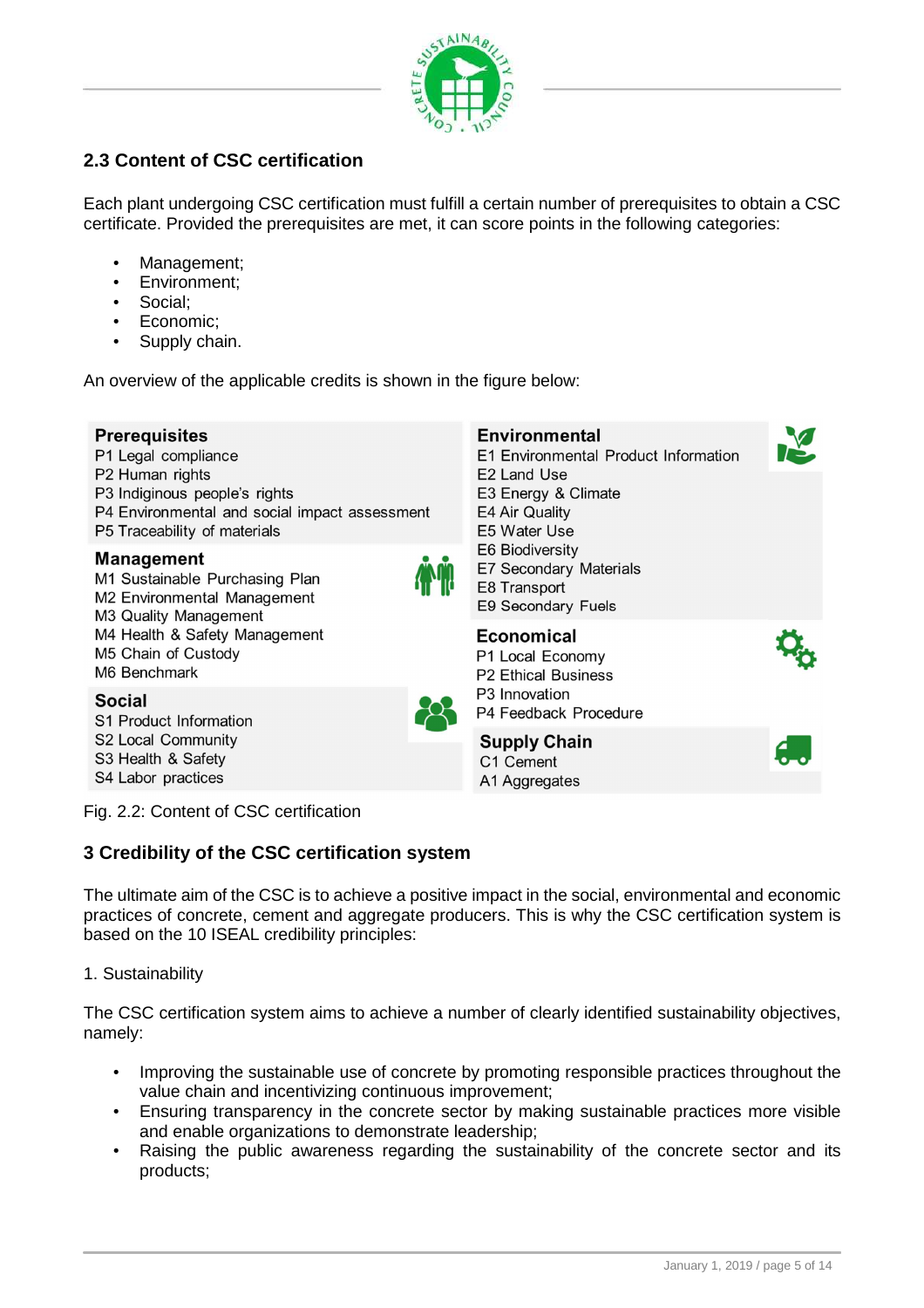

- Obtaining tangible benefit for implementing responsible sourcing by receiving recognition for the supply of CSC certified concrete in green building and green infrastructure rating systems such as BREEAM, DGNB, ENVISION;
- Obtaining recognition in "green procurement" government policies and policies for social procurement.

#### 2. Continuous Improvement

Raising the bar for obtaining CSC certification is an important lever to continuously improve responsible sourcing practices. This is achieved via a number of dedicated measures, including

- regular discussions on the level of the CSC Technical Committee;
- the CSC's annual report including the RSOs' and Certification Bodies' (CBs') annual feedback reports;
- harmonization meetings between CBs:
- exchange meetings with RSOs:
- exchanges with certificate holders;
- stakeholder events with CSOs and labor organizations.

#### 3. Relevance

Relevance of credits and criteria covered by the system are of highest importance to ensure "fitness for purpose" and progress in responsible sourcing practices. The topics covered by the certification system were consequently identified with the support of a broad range of stakeholders:

- Amongst the environmental key-topics identified are the reduction of  $CO<sub>2</sub>$  emissions, energy and water consumption, recycling and the use of secondary materials. In the supply chain, i.e. the production of cement and aggregates, biodiversity was identified as another important topic to be carefully considered.
- Amongst the key social topics identified are relations with the local community, occupational health and safety, and labor practices.
- In the field of economics, local economy, ethical business practices and innovation were identified as particularly important.

The CSC system allows adaptations to ensure local applicability.

#### 4. Rigor

The system focuses on topics relevant for responsible sourcing. All evidence used for certification first needs to be uploaded in the CSC assessment tool, the so-called "CSC Toolbox". In a second step, the uploaded evidence is assessed and validated by an independent CB before issuing the certificate.

#### 5. Engagement

The system was developed and updated in a collaborative approach with involvement from internal stakeholders - i.e. enterprises, industry associations and CBs - and external stakeholders - i.e. CSOs, labor organizations, green building councils (GBCs) and academics.

#### 6. Impartiality

The CSC has a broad range of internal stakeholders comprising concrete, cement and aggregate producers, industry associations, and CBs. Impartiality is ensured by the organization's Governance, namely

• a General Assembly (GA) with equal voting rights for all members: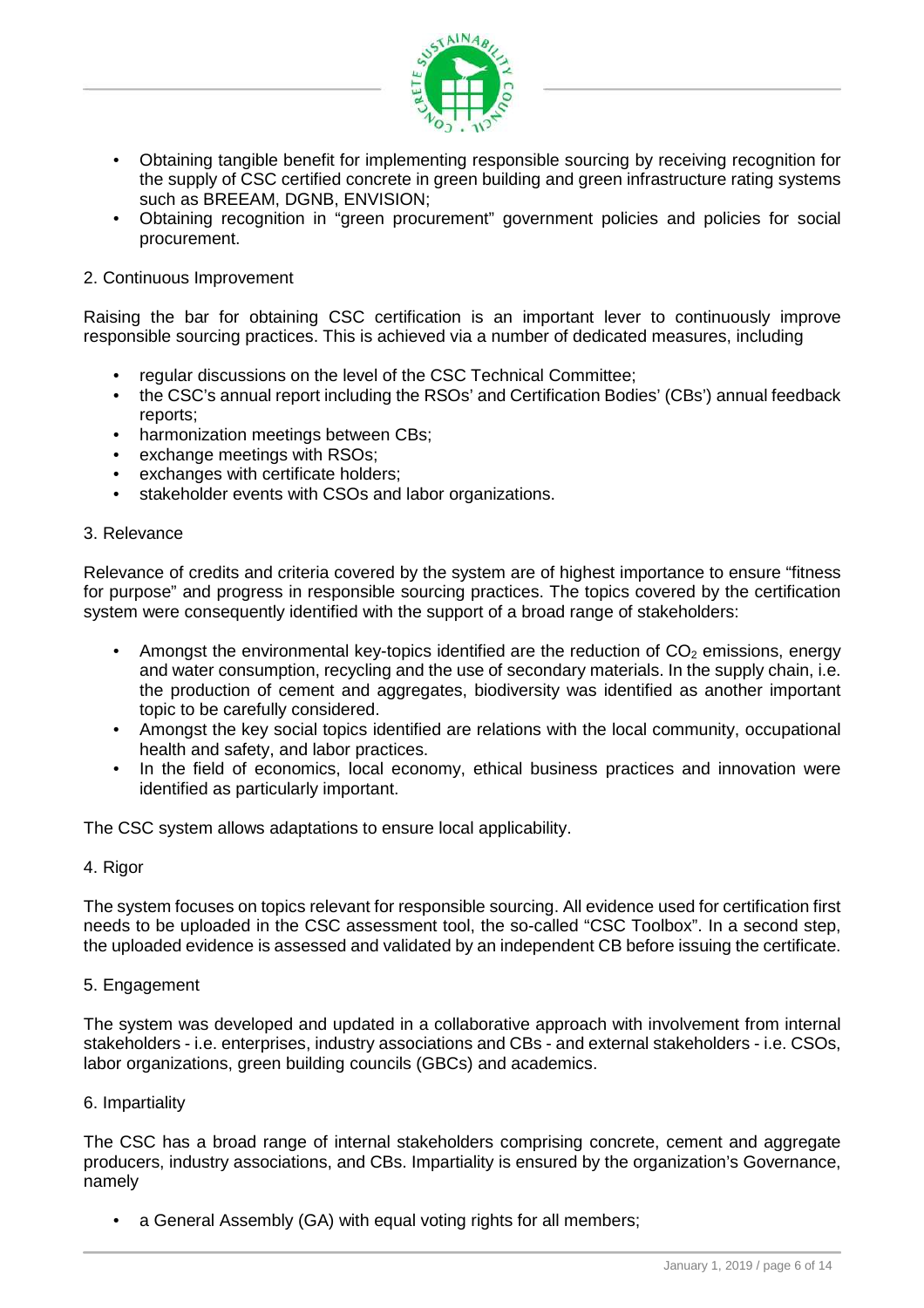

- the setup of the Executive Committee (ExCo) ensures appropriate representation of all internal stakeholders;
- the CSC Advisory Committee providing the direct voice of social and environmental stakeholder organizations;
- a dedicated grievance management procedure.
- 7. Transparency and

#### 8. Accessibility

All relevant information regarding the CSC, its Governance and the certification system can be accessed via the CSC's homepage: https://concretesustainabilitycouncil.com/

#### 9. Truthfulness

CSC intends to secure truthfulness, and thus confidence in products from CSC certified plants via a framework of dedicated measures:

- The CSC formally requests that claims and communications relating to CSC certification and the use of the logo are in line with the respective CSC guidance document;
- a dedicated procedure is in place to report false claims, false use of the CSC trademark and logo;
- the CSC regularly checks the use of the CSC logo and trademark, e.g. via internet spotchecks;
- the CSC reserves the right to take legal action against any false/deceptive claims including any misuse of the CSC logo.

#### 10. Efficiency

CSC certification is aligned with ISO standards, namely ISO 14001, ISO 18001, ISO 9001, ISO 26000 and other standards. This makes the certification process efficient for companies, who are already following those standards. The CSC continuously seeks a dialogue with green building and green infrastructure labels. Recognition has been achieved within BREEAM, DGNB and ENVISION and is an important driver to create value for CSC customers. Recognition by such systems can become an important success factor for the CSC, leading to a growing number of CSC certifications, such as demonstrated in the Netherlands and in Germany.

Local promotion of the CSC certification system among stakeholders other than the concrete sector and its supply chain is key to implementing the CSC system throughout the construction value chain. Local promotion is secured through "system ownership" via RSOs who proactively engage with green building councils and public authorities.

## **4 CSC in numbers**

Sixty-one CSC certificates were awarded in 2017, 50 of them in the Netherlands and 9 in Germany. This was the result of the joint efforts of the CSC and its local system operators, namely Betonhuis and BTB. Two certificates were also awarded in Canada. Fifty-four out of the total of 61 certificates were concrete plant certificates.

In 2018, 74 certificates were issued, and the footprint of cement suppliers increased significantly. The Netherlands remained an important demand-driven market with 32 new certifications. An increasing number of the new certificates were awarded to SMEs. This clearly indicates that the CSC certification system gained the concrete sector's appreciation beyond vertically integrated companies as a tool to demonstrate commitment to sustainability values.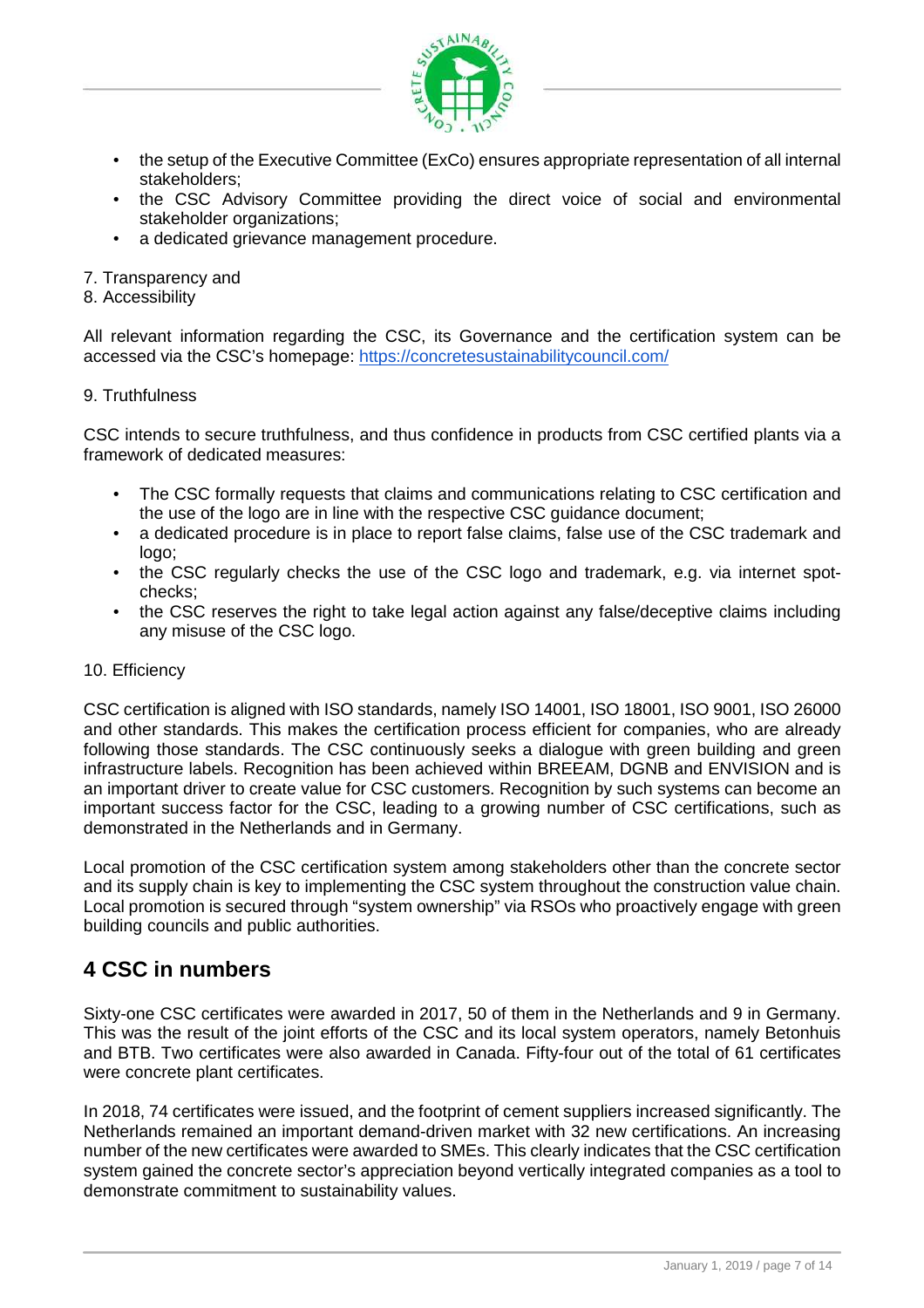

| Year                   |   |    |    | Aggregate Cement Concrete Grand Total |
|------------------------|---|----|----|---------------------------------------|
| 2017                   | 5 |    | 54 | 61                                    |
| 2018                   | 3 | 21 | 50 | 74                                    |
| <b>Grand Total 104</b> |   | 23 |    | 135                                   |

Table 4.1: Number of certificates issued per year and per segment

In Germany, CSC certification continued to gain momentum in 2018, and the year ended with 32 new certifications. First certificates were also issued in the USA, Turkey and Spain.

| Country            | Aggregate |    | Cement Concrete | <b>Grand Total</b> |
|--------------------|-----------|----|-----------------|--------------------|
| <b>Netherlands</b> | 8         | 4  | 72              | 82                 |
| Germany            |           | 20 | 21              | 41                 |
| <b>USA</b>         |           |    | 5               | 5                  |
| Turkey             |           | 1  | 3               | 4                  |
| Canada             |           |    | 2               | 2                  |
| Spain              |           |    | 1               | 1                  |
| <b>Grand Total</b> | 8         | 23 | 104             | 135                |

Table 4.2: Number of certificates issued per country and per segment

| Type                  |    |     |    | Gold Silver Bronze Grand Total |
|-----------------------|----|-----|----|--------------------------------|
| <b>Concrete</b>       | 60 | 29  | 15 | 104                            |
| <b>Cement</b>         |    | 22. | 1  | 23                             |
| Aggregate             |    |     | 8  | 8                              |
| <b>Grand Total 60</b> |    | 51  | 24 | 135                            |

Table 4.3: Number of bronze, silver, and gold certificates

24 (≙ 18%) of the 135 certificates issued were awarded at a "Bronze" level, 51 certificates (≙ 38%) at a "Silver" level and 60 certificates (≙ 44%) at a "Gold" level. The concrete sector's growing awareness of sustainability related matters and the growing engagement of the supply chain enabled an increasing number of certifying companies to achieve CSC certification at "Gold" level.

## **5 Achievements in the credits**

## **5.1 Concrete producers**

The credit achievement of the concrete producers that underwent CSC-certification in 2017/2018 is shown in the figure below.

Management credits were fully achieved in 70% or more of concrete plant certifications. Still, there remains room for improvement: 30 % of the concrete plants have no certified environmental management system ( $\rightarrow$  M2) in place (typically ISO 14001) and more than 20% have no certified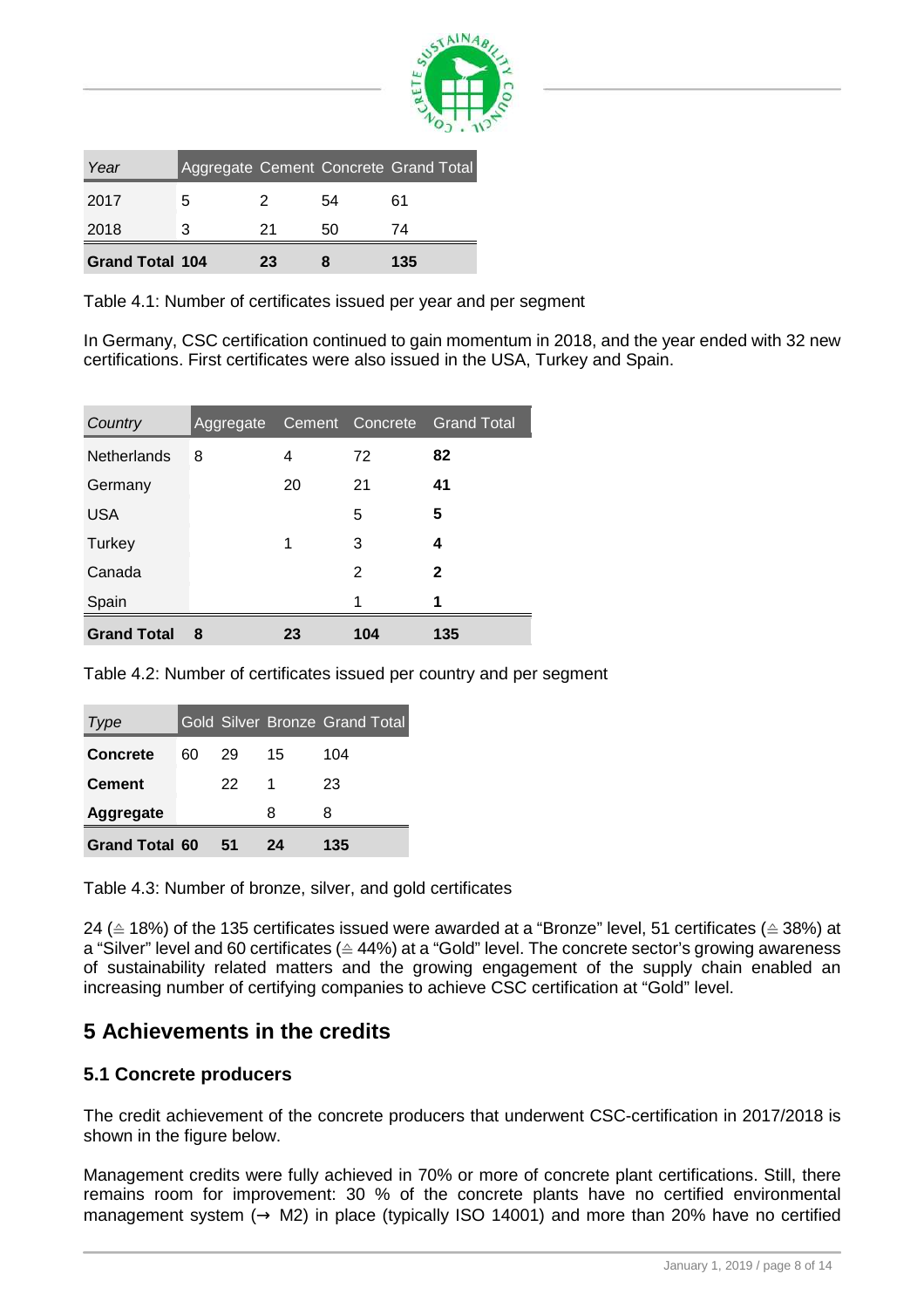

health and safety management system  $(\rightarrow$  M4) in place (typically OHSAS 18001, in Germany also "Sicherheit mit System"). On the other hand, ISO 9001 certification ("M3 Quality Management") is very common amongst the certified plants – keeping in mind that most of them were located in the Netherlands and in Germany. As can be seen from credit "M6 Benchmarking" – 25 % of the plants do not participate in a benchmarking activity or have no sustainability report ( $\rightarrow$  Germany) in place.

The achievement rate was lower in the environmental section of the CSC certification system. "E3 Energy & climate" and "E6 Biodiversity" seem to be particular challenging credits for concrete producers with full achievement rates of less than 20%. This can be explained by the concrete industry's focus on reducing energy consumption as a lever to increase profitability rather than monitoring and reporting  $CO<sub>2</sub>$  emissions, as is more common practice in the cement sector. Concrete plants are typically located in industrial zones or even in urban areas, where impacts on biodiversity is usually less of a concern. Highest fulfillment was achieved for credit "E4 Air quality". This is a clear indication that concrete plants undertaking certification take care of their local environment and significantly invest in dust suppression measures. "E9 Secondary fuels" is not part of the CSC system for concrete plants.



Fig. 5.1: Concrete – ratio of credit achievement

The credit achievement of social aspects shows a mixed picture. The achievement rate is particularly high in "S3 Health and Safety" which clearly reflects the sector's efforts to improve health conditions and to reduce the risk of accidents for their employees. 100 % of the plants are engaged with their surrounding communities as shown by the partial or complete fulfilment of credit "S2 Local Community". However, credit S2 covers a broad range of aspects such as stakeholder involvement, transparent communication and information, implementing noise reduction plans and minimizing the risk of traffic related accidents in and around the production site. More than 70% of the certified concrete producers remain with opportunities to strengthen engagement with their local community.

## **5.2 Cement producers**

The credit achievement of the cement producers undergoing CSC-certification in 2017/2018 is shown in the figure below.

The achievement rate of management credits was high. In fact, all CSC certified cements plants have a certified environmental management system (ISO 14001) and a certified quality management system (ISO 9001) in place. All certified cement plants also have a health and safety management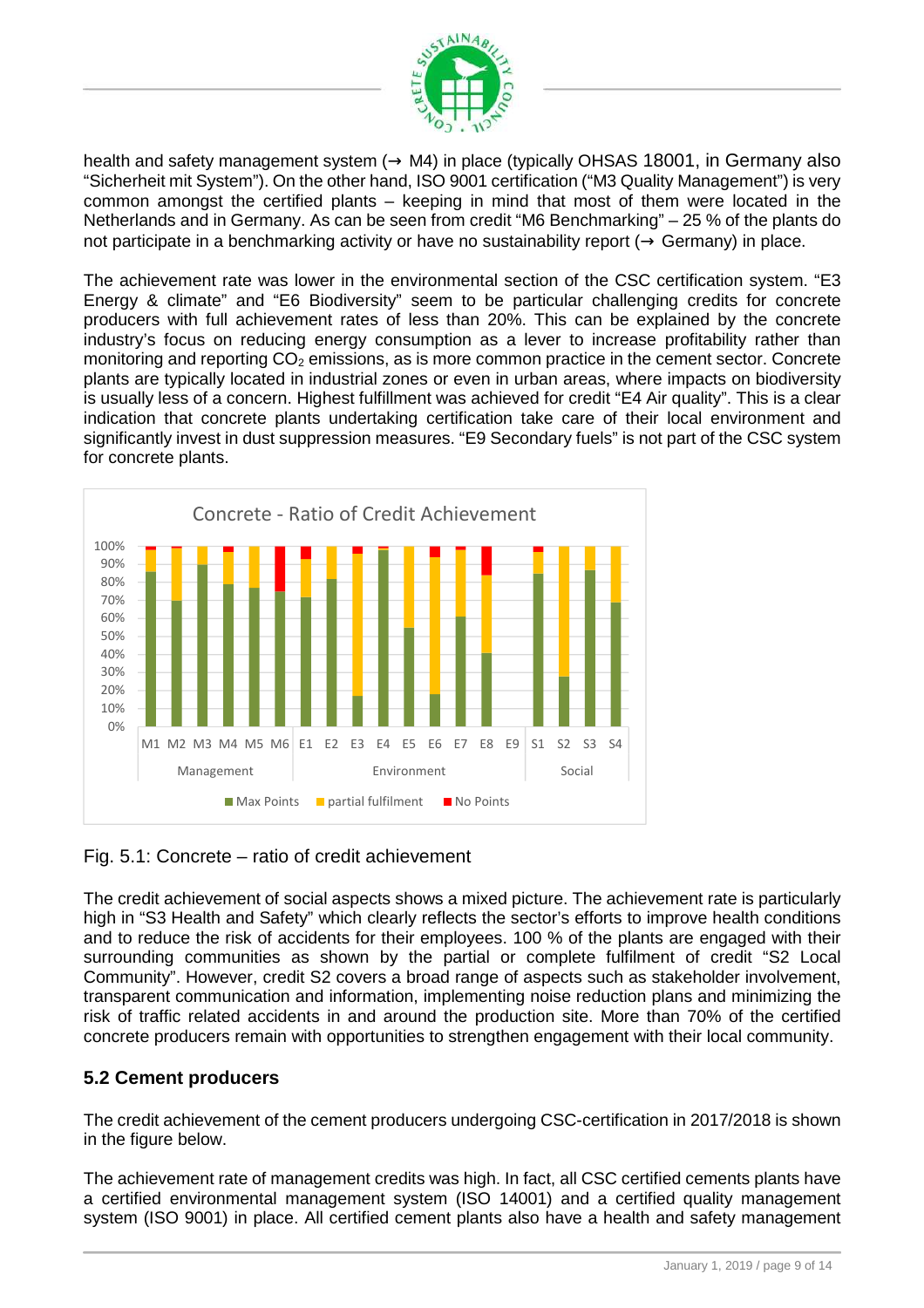

system ( $\rightarrow$  M4) in place, but this is not always certified. Credit "M6 Benchmarking" was not part of the cement supplier certification.



## Fig. 5.2: Cement – ratio of credit achievement

The ratio of credit achievement was lower in the environmental section. In many cases in the credits "E1 Environmental Product Information", "E2 Land Use", "E5 Water Use" and "E6 Biodiversity" were only partially fulfilled. Credit "E1 Environmental Product Information" assesses the capability and willingness to perform Environmental Product Declarations (EPDs). Certifying plants mostly contributed to establishing sector EPDs. However, performing own EPDs is much less common. Credit "5 Water Use" is very broad and covers topics such as having a policy in place, monitoring & reporting, actions for improving efficiency, reducing water consumption and supplying water to nearby communities. Supplying nearby communities with water is not always possible and may have resulted in a deduction of points in many cases. When launching the CSC certification system in early 2017, biodiversity assessments using a net positive impact methodology were at an early adoption phase. This seems to be a reason why Credit "E6 Biodiversity" was, in many cases, only partially fulfilled.

The ratio of credit achievement was very good in the social section. Reduction of points mainly occurred in "S2 Local Community". Similar to concrete producers, many cement producers remain with opportunities to further strengthen their engagement with their local community.

## **5.3 Aggregate producers**

In the CSC certification system version 1.0, the following credits were either not applicable or not relevant for aggregate producers: "M5 Chain of Custody", "M6 Benchmarking", "E7 Secondary Materials", and "E9 Secondary Fuels".

As shown in the figure below, the overall ratio of credit achievement was much lower for CSC certifying aggregates producing plants. More than 60% of the producers have no environmental management system in place ("M2 Environmental Management"). Environmental practices can be further improved in the areas of "E1 Product Information", "E3 Energy and Climate", "E5 Water", "E6 Biodiversity, and "E8 Transport". In more than 20 % of the certifications, there was no evidence shown relating to addressing climate change through, for example, providing EPD related data ( $\rightarrow$  E1) identifying and implementing energy savings measures ( $\rightarrow$  E3) or optimizing transport logistics ( $\rightarrow$  E8).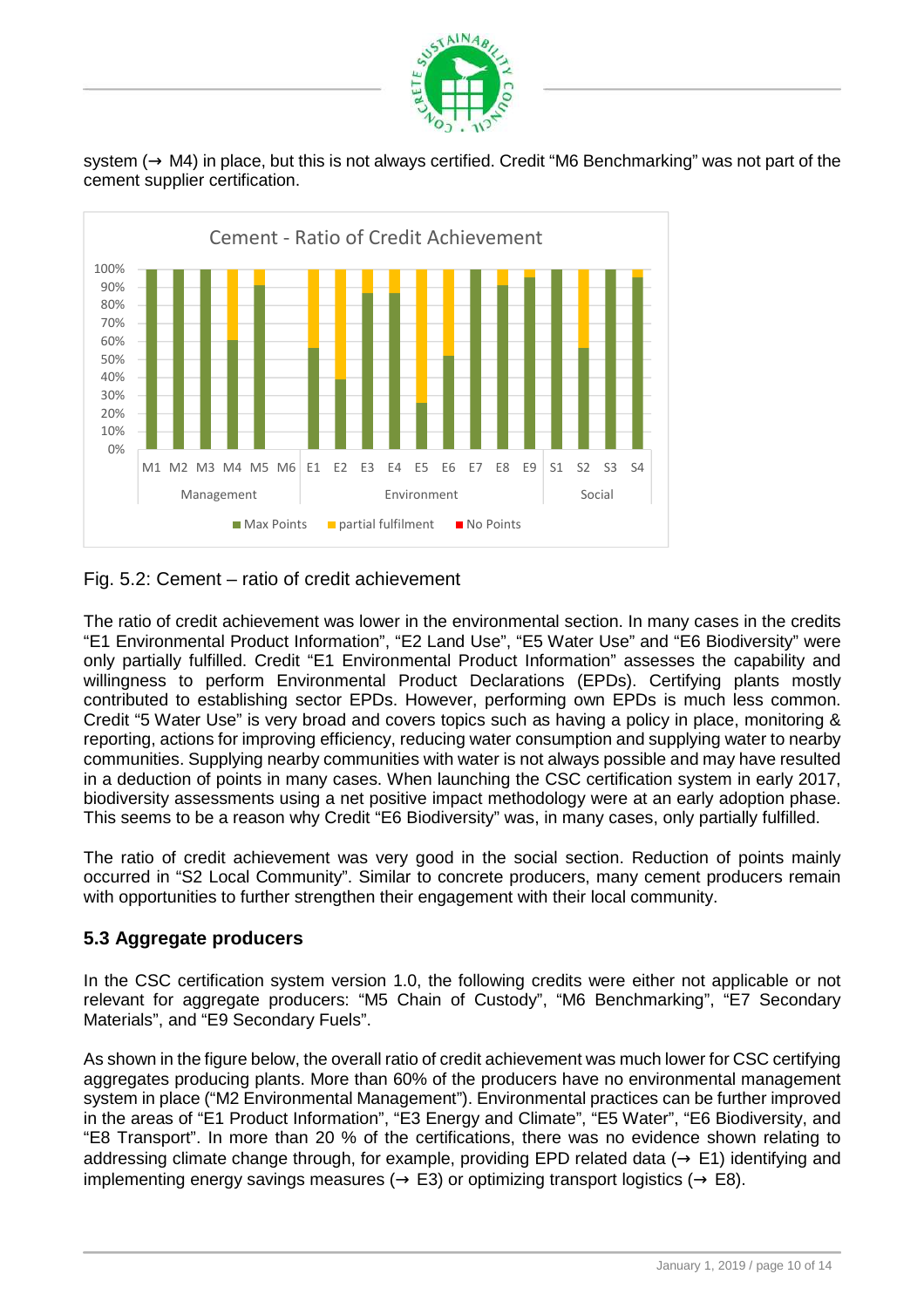

Social aspects were generally addressed more comprehensively, with the exception of credit "S1 Product information". More than one third of the certifying producers did not address this credit, i.e. were unable to provide evidence for proactively sharing health and safety related product information with their customers.



## 5.3: Aggregates – ratio of credit achievement

The overall number of supplier certificates for aggregate producers issued in 2017/2018 was limited to eight plants. The uncertainty regarding the general validity of the observations reported here is consequently significantly higher than in the case of concrete certificates or supplier certificates for cement producers.

## **5.4 General remarks**

While the credit achievement rate of certified producers looks quite elevated, it should be kept in mind that CSC certification was performed in 2017/2018 by early adopters. Such producers are typically ambitious with regard to advanced sustainability practices. Consequently, the picture shown here does not necessarily fully reflect the current status of sustainability practices in the concrete, cement and aggregates sector.

## **6 Innovation credit**

The CSC certification system promotes innovation with a dedicated innovation credit "P3 Innovation". This credit stimulates

- the development and implementation of new solutions that contribute to the sustainability of the operations, its products, its suppliers or other parts of the value chain;
- execution of best practices in the field of sustainability that are not covered by this certification systems; and
- exemplary performance under any criterion in this system.

In 2017/2018, the CSC's innovation committee (IC) received 16 applications for evaluating innovation points. Innovation points were granted in all cases, with results ranging from 1 to 7 points.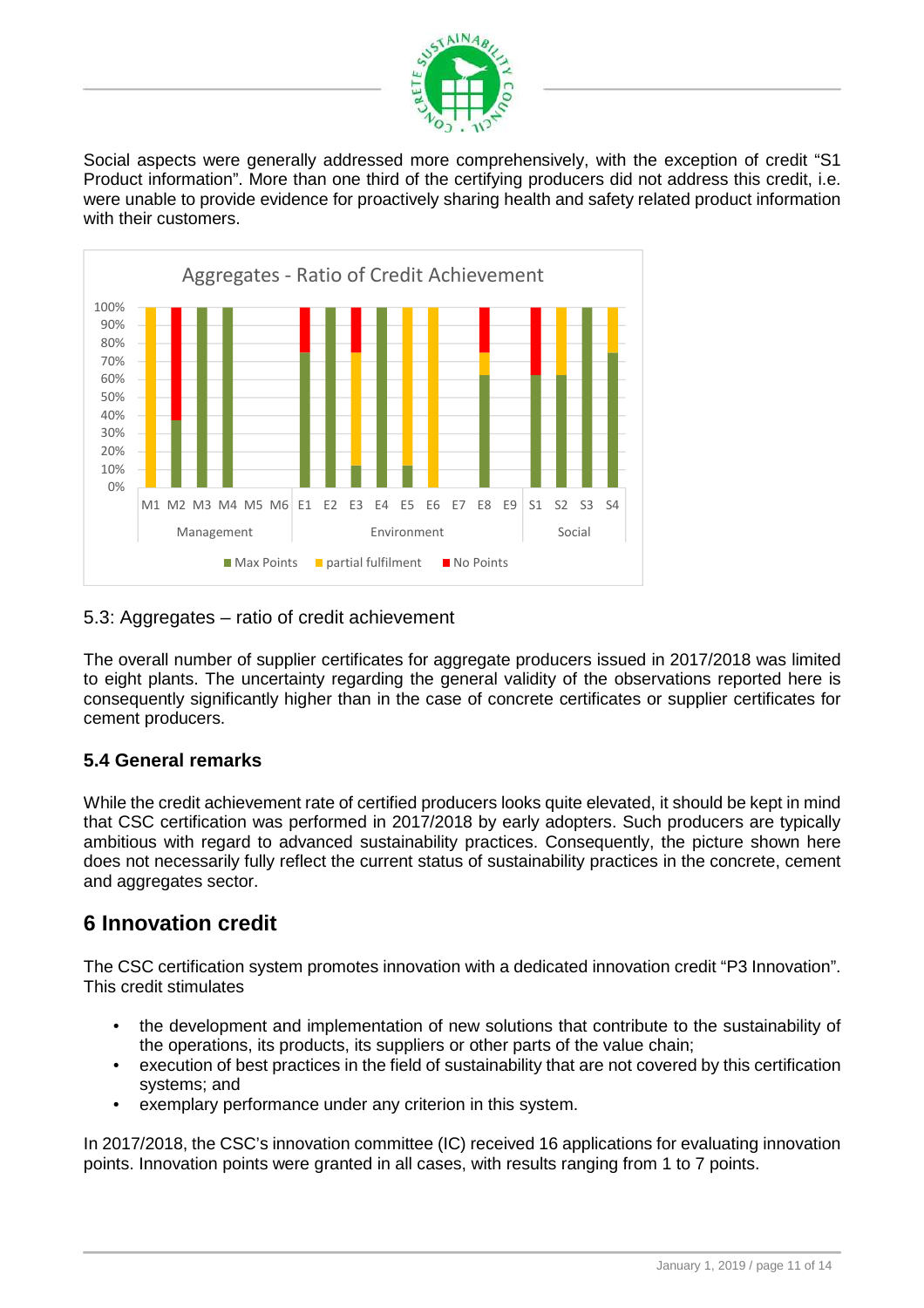



Fig. 6.1: Distribution of innovation points awarded in 2017/2018

## **7 Continuous improvement**

Continuous improvement of the CSC certification system, including its toolbox, is an important lever to improve the sustainability performance of CSC certifying companies belonging to the concrete sector and its supply chain. Continuous improvement is very important to the CSC and includes an annual consultation of CSC accredited CBs and RSOs.

2017/2018 feedback revealed a number of improvement potentials, such as

- to provide clearer instructions on how to get started;
- to better explain the evidence required, in particular to fulfill the systems prerequisites and the criteria "M1 Sustainable Purchasing Plan" and "M5 Chain of Custody";
- bearing in mind that a benchmark, such as indicated in "M6 Benchmark" is not available in most countries, and that an alternative route for achieving the points should be considered;
- considering that "E6 Biodiversity" is important for quarry operations, but not for concrete plants that are typically located in industrial zones;
- providing clearer guidance on how to achieve innovation points ("P3 Innovation");
- further develop the toolbox in terms of providing guidance for (first time) users, to allow the copying of evidence from parallel projects in an easier manner, and to improve the clarity of the calculation of the supply chain score.

The feedback also shows that in some countries, concrete producers would appreciate local association support in establishing environmental product declarations. Furthermore, the limited influence in encouraging cement and aggregate suppliers to obtain their own CSC-certificate was brought forward by different concrete producers.

## **8 Our way forward**

The CSC's way forward was prepared in 2018 with two key-measures – the development of the CSC system version 2.0 and the evolution of the governance structure.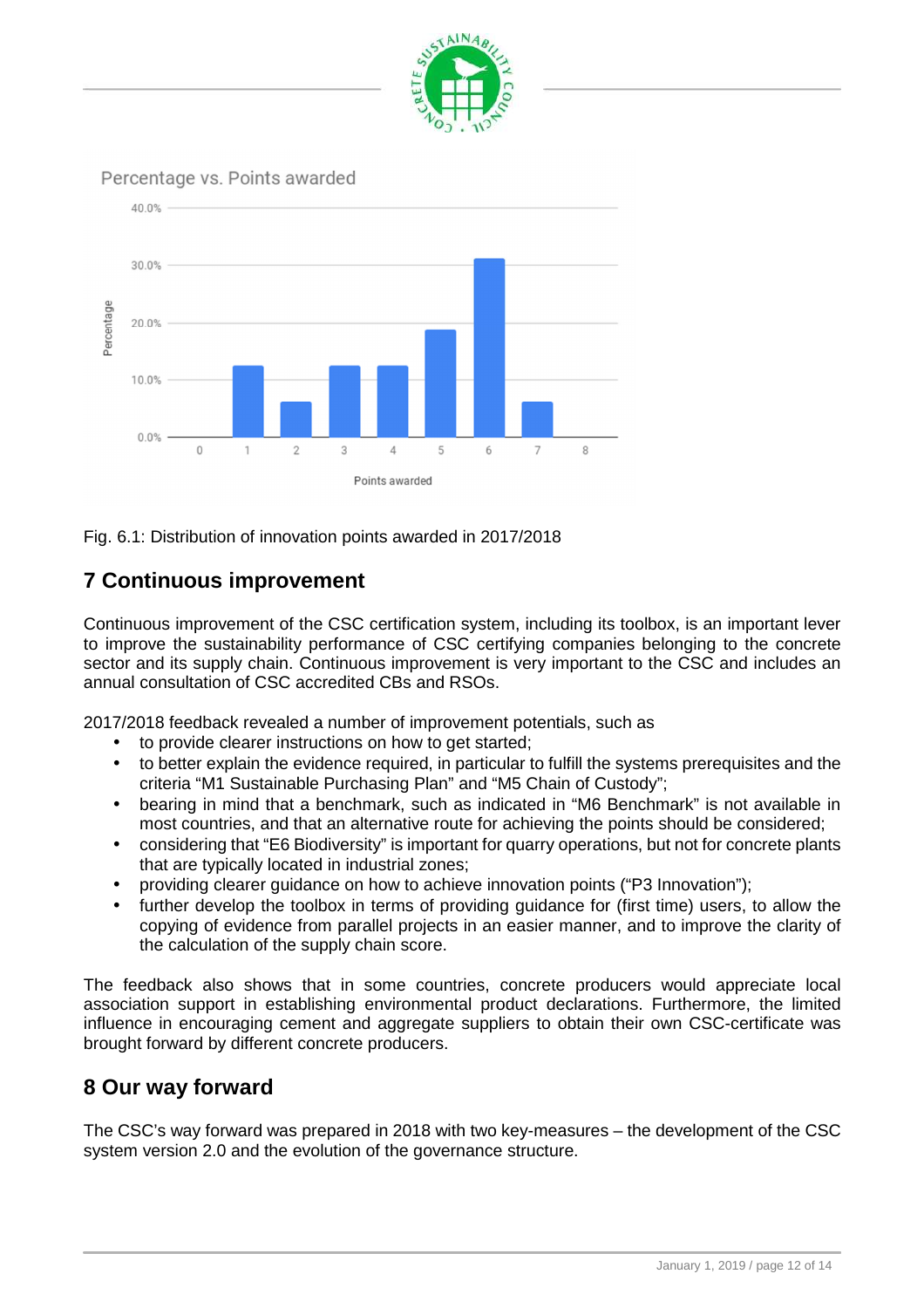

## **8.1 Development of CSC certification system version 2.0**

Based on

- the feedback received from our external stakeholders, i.e. CSOs, academics, labor union representatives, GBCs, and companies that underwent CSC certification;
- the feedback received from our internal stakeholders, i.e. RSOs, CBs, and other CSC members; and
- $\bullet$  the analysis of the ratio of credit achievement of the 135 plants certified in 2017/2018 (= base line analysis),

The updated CSC certification system version 2.0 was developed for release in January 2019. The changes resulting from the development of the new version of the system relate mainly to further improving the sustainability performance of certifying companies and on streamlining the certification system, i.e. improving its applicability.

Improving the sustainability performance of certifying companies is closely connected to raising the bar for obtaining CSC certification. This was achieved by

- Increasing the minimum score required for CSC certification at a"Bronze" level from 30% to 35%;
- Introducing mandatory criteria for CSC certification at a "Silver" level or higher, e.g. the obligation to
	- o have an environmental management system in place;
	- o develop the capability to perform life cycle assessments;
	- o use land in a responsible manner;
	- o assess water scarcity;
	- o responsibly process returned concrete;
	- o performing health and safety risk assessments at production sites;
- Introducing new, in some cases mandatory, criteria to the certification system, such as
	- o raising the awareness amongst own employees for energy savings measures;
	- o providing access to medical treatment, and several others

Streamlining the system was additionally achieved by eliminating duplications and criteria which were revealed to be of limited relevance.

#### **8.2 Evolution of the governance structure**

The CSC's new Governance Structure is shown in Fig. 8.1.

- The technical and communication committees with defined leadership ensure target orientated work.
- Continuous involvement of a broad range of stakeholders will be guaranteed through establishing a dedicated advisory committee.
- The transparent and straightforward decision process is the responsibility of the CSC's executive committee.